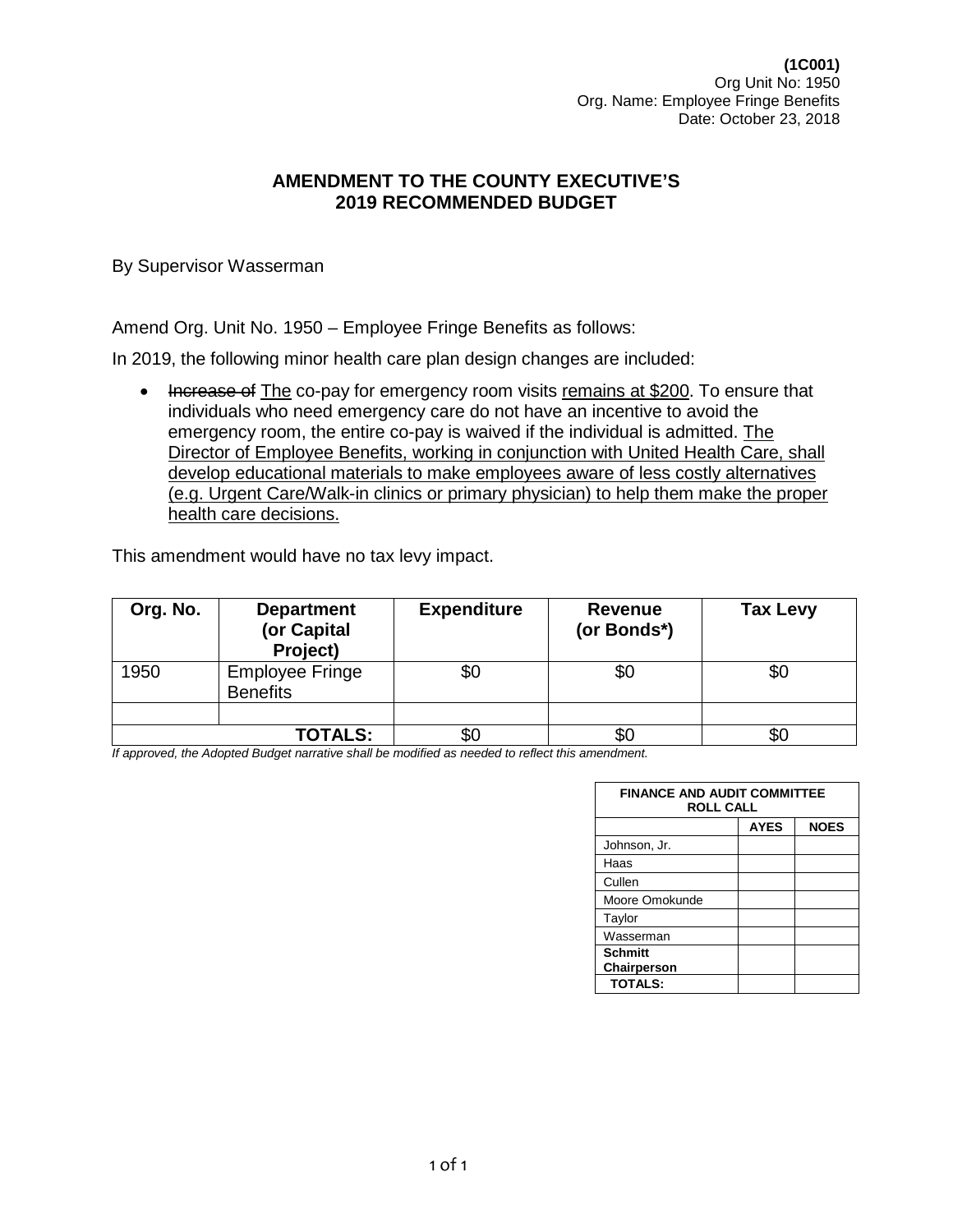**(1A008)** Org Unit No: 1940-1972, 4000, 4300 and All Departments Org. Name: Wages and Benefits Modification, Sheriff, House of Correction and All Departments Date: October 23, 2018

## **AMENDMENT TO THE COUNTY EXECUTIVE'S 2019 RECOMMENDED BUDGET**

By Supervisor Lipscomb, Sr.

Amend the Recommended Budget as follows:

• Modify the proposed 1 percent Cost-of-living adjustment (COLA) beginning pay period 14 (effective June 16, 2019) to 2 percent. Reallocate monies from each department's funding for employee merit awards (Account 5328) to the salary account (Account 5199) to cover the additional cost. Transfer the new employee merit award monies (not the \$1.6 million to annualize the 2018 appropriation) to an allocated contingency account within each department. See attached schedule.

Amend the narrative in Org. Unit 1940-1972 – Wages and Benefits Modification as follows:

Strategic Implementation: This program includes centrally budgeted modifications to Wages and/or Benefits. In 2018, \$1,751,600 was included in this program area for potential salary increases based on collective bargaining. No funds are budgeted in this program area in 2019.

All eligible employees will see a 4 2 percent salary increase in Pay Period 14. Funds for this salary increase are included in departmental budgets. A total of \$1.6 million is included in departmental accounts for pay equity and merit increases to annualize an allocation of \$400,000 provided in 2018.

In addition, a total of \$455,645 is included in allocated contingency accounts within each department for potential pay equity and merit adjustments beginning in the fourth quarter of 2019. The Director of Human Resources shall provide a report to the County Board no later than July 2019 on the process to award these new funds, as well as how the 2018 monies were spent. Approval by the County Board to release the funds (via an appropriation transfer) will be considered after the report is reviewed.

Amend Org. Unit No. 4000 – Sheriff and 4300 – House of Correction as follows:

Amend the narratives to add the following language:

An appropriation of \$250,000 each (\$500,000 total) is included in the Office of the Sheriff and House of Correction for potential wage increases for Correctional Officers based on market conditions. The monies are contained within an allocated contingency account within each department. The Director of Human Resources shall provide a report to the County Board providing the specific details of the proposed increase in pay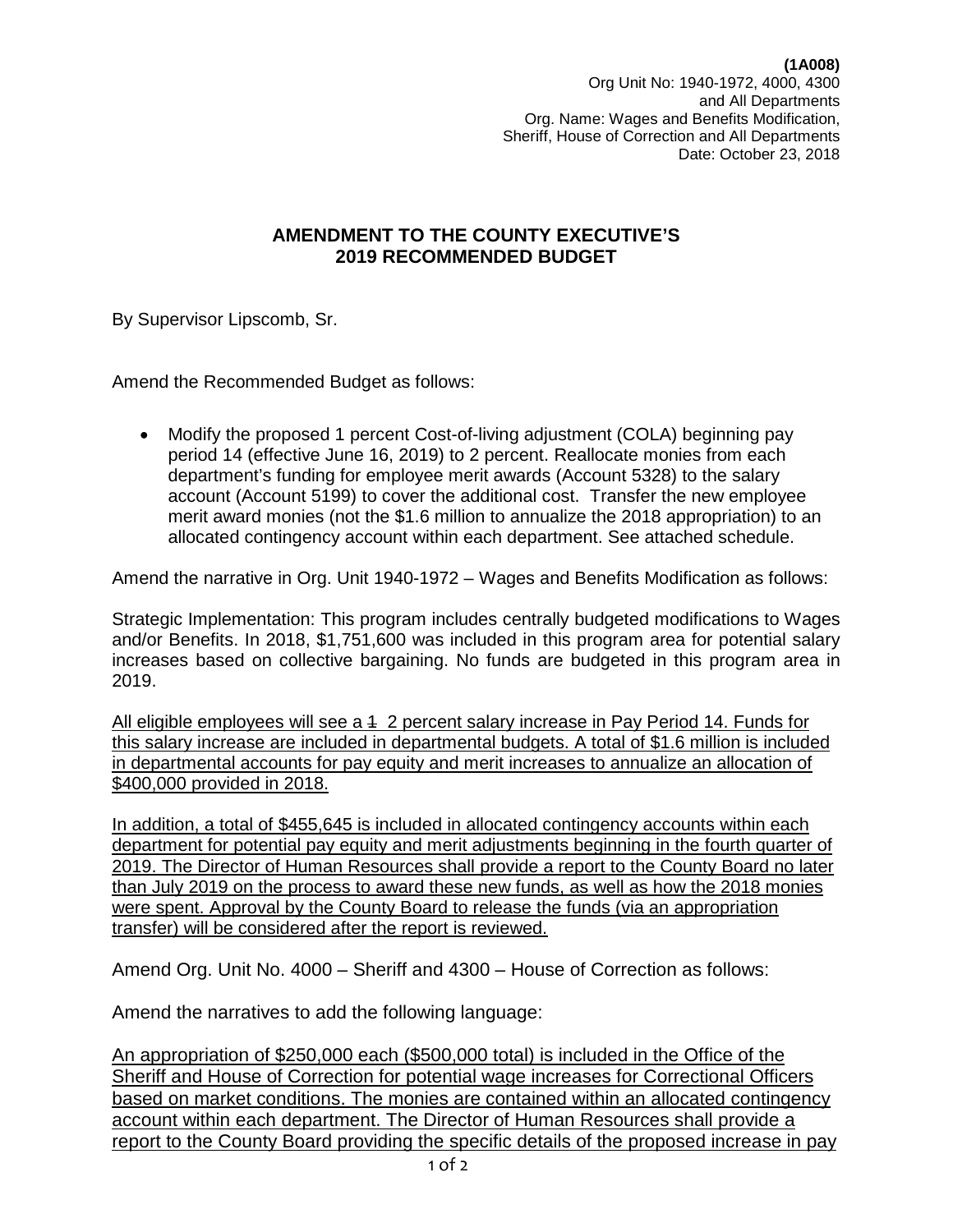#### to help attract and retain staff. Approval by the County Board to release the funds (via an appropriation transfer) will be considered after the report is reviewed.

This amendment would have no tax levy impact.

| Org. No.  | <b>Department</b><br>(or Capital<br>Project) | <b>Expenditure</b> | <b>Revenue</b><br>(or Bonds*) | <b>Tax Levy</b> |
|-----------|----------------------------------------------|--------------------|-------------------------------|-----------------|
| 1940-1972 | Wages and<br><b>Benefits</b><br>Modification | \$0                | \$0                           | \$0             |
| 4000      | <b>Sheriff</b>                               | \$0                | \$0                           | \$0             |
| 4300      | House of<br>Correction                       | \$0                | \$0                           | \$0             |
| Various   | County<br>Departments                        | \$0                | \$0                           | \$0             |
|           |                                              |                    |                               |                 |
|           | <b>TOTALS:</b>                               | \$0                | \$0                           | \$0             |

*If approved, the Adopted Budget narrative shall be modified as needed to reflect this amendment. Note: The gross cost to provide the extra 1% COLA is \$987,020, less \$162,805 for Org. Unit No. 6300 - DHHS-Behavioral Health Division (under authority of County Executive/Mental Health Board) and \$2,475 for Org. Unit No. 1000 – County Board (Expenditures limited by 2013 Wisconsin Act 14) for a net cost of \$821,740. These funds are reallocated from the 2019 appropriation for new pay equity and merit adjustments of \$1,478,889. The \$455,645 for departmental pay equity and merit adjustments do not include an additional \$201,504 in Org. Unit No. 6300 for this purpose in 2019.*

| <b>FINANCE AND AUDIT COMMITTEE</b><br><b>ROLL CALL</b> |             |             |  |  |
|--------------------------------------------------------|-------------|-------------|--|--|
|                                                        | <b>AYES</b> | <b>NOES</b> |  |  |
| Johnson, Jr.                                           |             |             |  |  |
| Haas                                                   |             |             |  |  |
| Cullen                                                 |             |             |  |  |
| Moore Omokunde                                         |             |             |  |  |
| Taylor                                                 |             |             |  |  |
| Wasserman                                              |             |             |  |  |
| <b>Schmitt</b><br>Chairperson                          |             |             |  |  |
| <b>TOTALS:</b>                                         |             |             |  |  |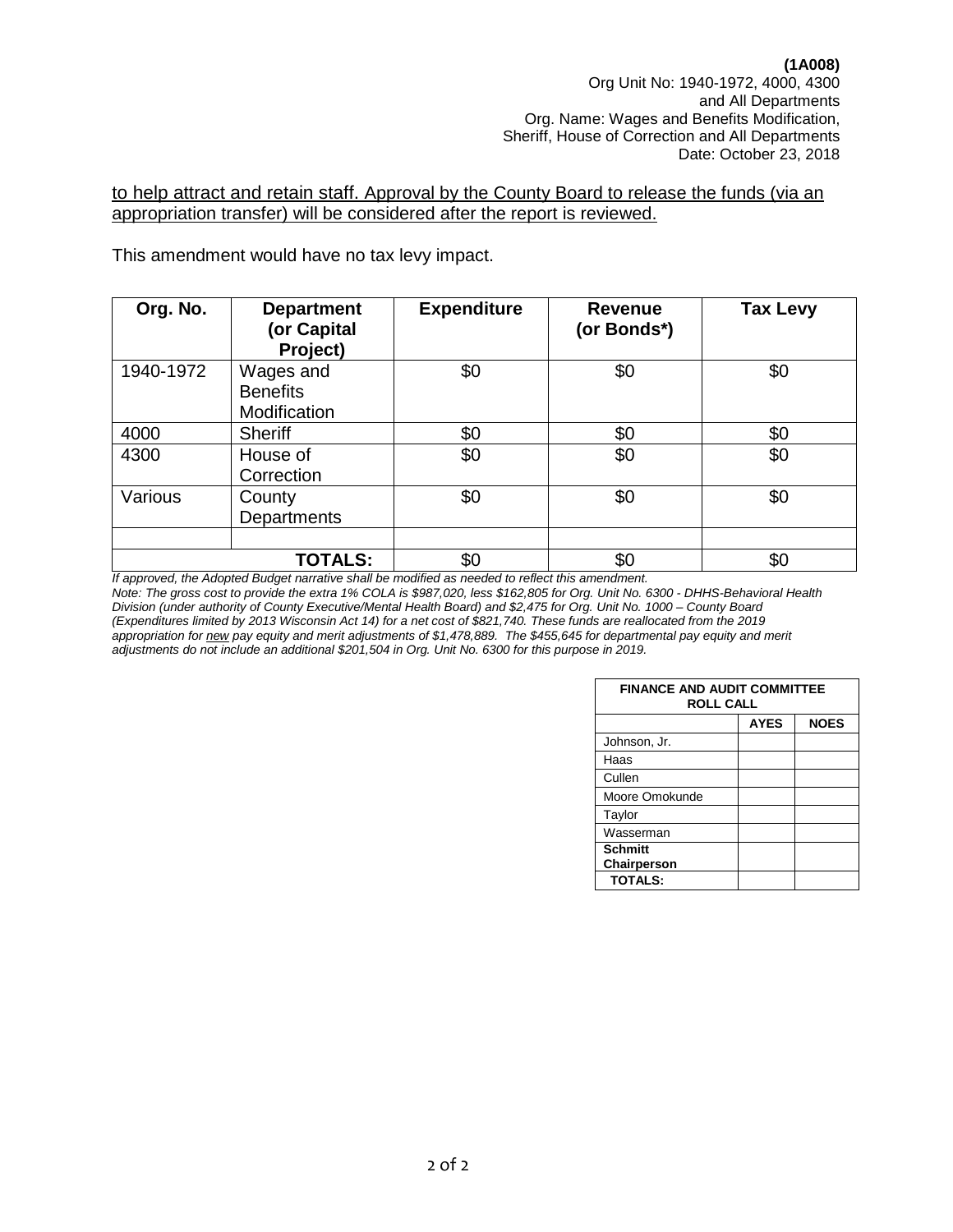By Supervisors Lipscomb, Sr. and Haas

Amend the Recommended Capital Improvement Budget Introduction (Page 5-6) related to the Annual Bond Limit by adding narrative language as follows:

The Comptroller, working in conjunction with the Department of Administrative Services – Performance, Strategy and Budget (DAS-PSB) and others deemed necessary to inform, shall study the (self-imposed) bonding limit that was implemented in 2003 to determine if it should be updated.

A recommendation by the County Executive, for example, to reserve \$23.8 million in 2020 for a new Forensic Science Center would require more than one-half of the projected annual bonding limit.

Staff should examine capital improvement needs, including the County's Five Year Capital Improvements Plan, reports submitted to the Capital Improvement Committee (CIC) and reports from the Wisconsin Policy Forum assessing the County's infrastructure. These needs include, but are not limited to, maintaining current buildings, building a new criminal courthouse to replace the Safety Building, repairing roadways and bridges, and stemming the deferral of park maintenance.

Staff should also examine the potential impacts to the County's bond ratings and the County's financial forecast along with the County's capacity to complete capital projects, and any other issues that may result from updating the current self-imposed bonding cap.

A report, including a fiscal analysis of alternative bonding limits, shall be provided to the County Board for consideration no later than the July 2019 meeting cycle.

This amendment would have no tax levy impact.

| Org. No.             | <b>Department</b><br>(or Capital<br>Project)      | <b>Expenditure</b> | <b>Revenue</b><br>(or Bonds*) | <b>Tax Levy</b> |
|----------------------|---------------------------------------------------|--------------------|-------------------------------|-----------------|
| Capital<br>Narrative | <b>Capital Narrative</b><br><b>Bonding Limits</b> | \$0                | \$0                           | \$0             |
|                      |                                                   |                    |                               |                 |
|                      | <b>TOTALS:</b>                                    | \$0                | \$0                           | \$0             |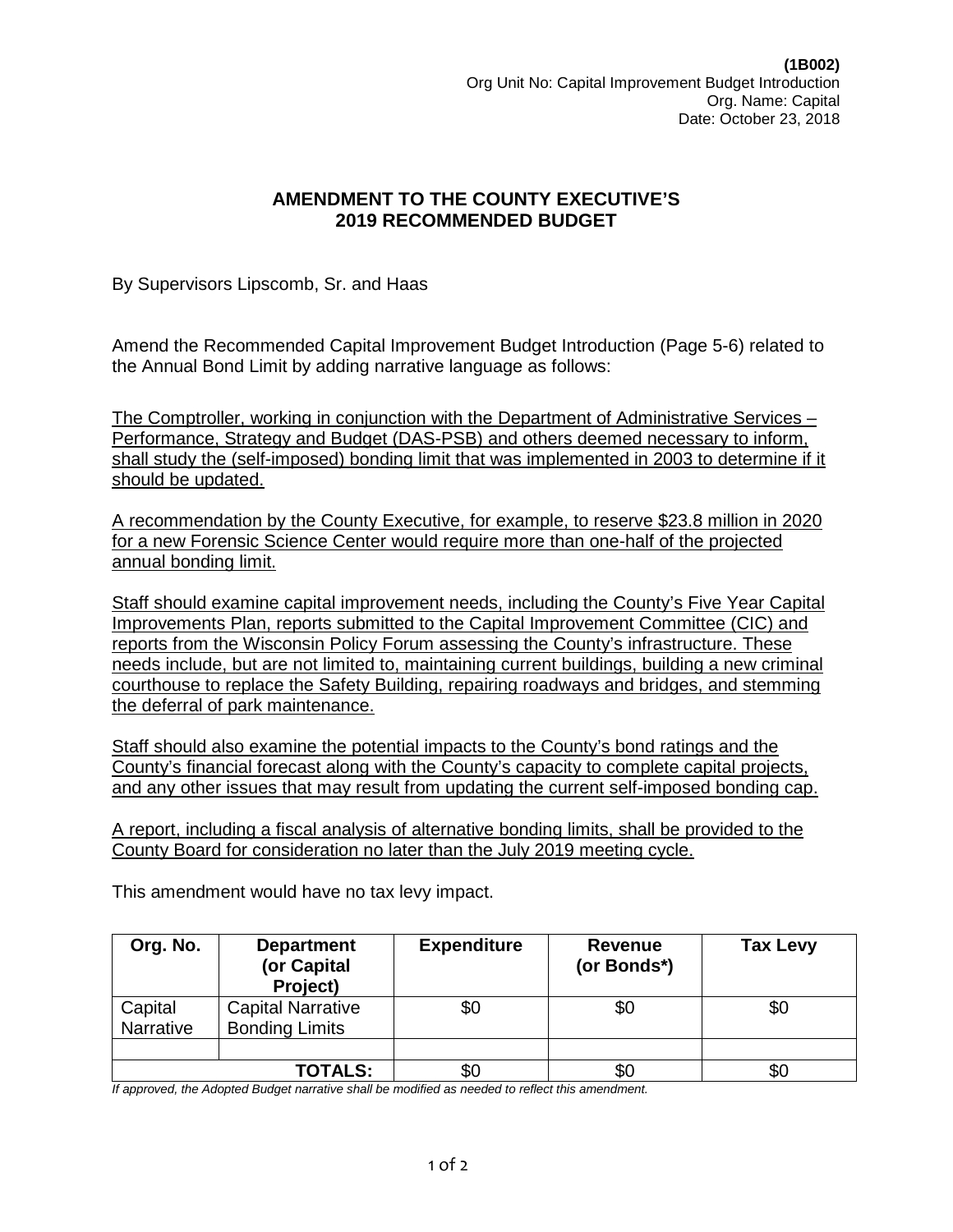**(1B002)** Org Unit No: Capital Improvement Budget Introduction Org. Name: Capital Date: October 23, 2018

| <b>FINANCE AND AUDIT COMMITTEE</b><br><b>ROLL CALL</b> |  |  |  |  |
|--------------------------------------------------------|--|--|--|--|
| <b>NOES</b><br><b>AYES</b>                             |  |  |  |  |
| Johnson, Jr.                                           |  |  |  |  |
| Haas                                                   |  |  |  |  |
| Cullen                                                 |  |  |  |  |
| Moore Omokunde                                         |  |  |  |  |
| Taylor                                                 |  |  |  |  |
| Wasserman                                              |  |  |  |  |
| <b>Schmitt</b>                                         |  |  |  |  |
| Chairperson                                            |  |  |  |  |
| <b>TOTALS:</b>                                         |  |  |  |  |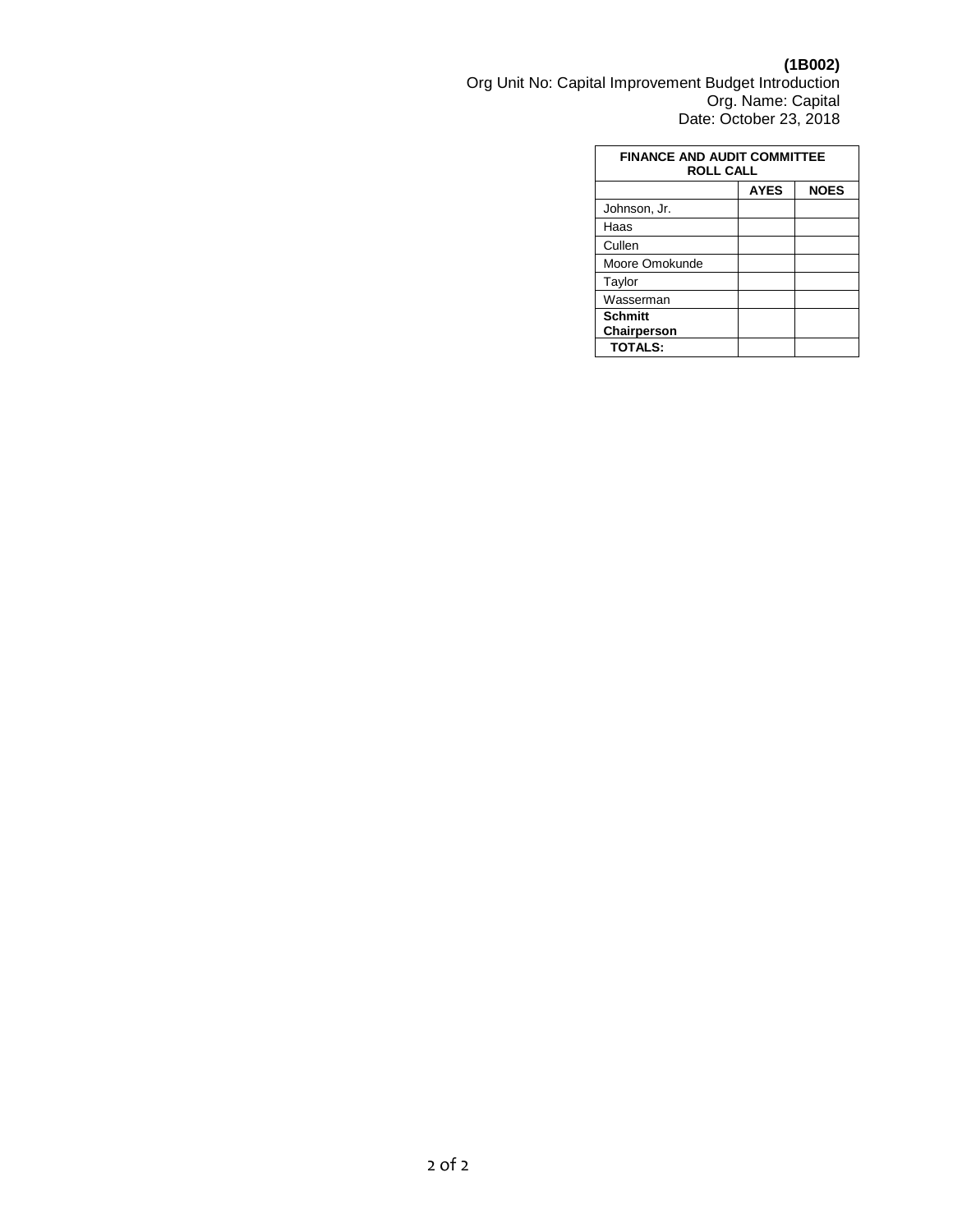By Supervisor Lipscomb, Sr.

Amend the Recommended Operating Budget Financial Management Policies – Land Sales & Other One-Time Revenues (Page 38) by amending the narrative language as follows:

It is the general policy of Milwaukee County that significant one-time revenues be utilized for one-time projects or acquisitions and shall not be used to offset ongoing operating costs of County Government. The policy shall be consistent with File No. 11-145, developed by the Long-Range Strategic Planning Steering Committee.

Large, unanticipated one-time revenues not related to grants, insurance proceeds, or other previously-identified projects or uses shall be allocated to the Appropriation for Contingencies in accordance with established policies on one-time revenues and or, if related to the sale of tax foreclosure properties, in accordance with Chapter 6 of the Milwaukee County Code of Ordinances as amended through File No. 17-204.

This amendment would have no tax levy impact.

| Org. No.                    | <b>Department</b><br>(or Capital<br>Project) | <b>Expenditure</b> | <b>Revenue</b><br>(or Bonds*) | <b>Tax Levy</b> |
|-----------------------------|----------------------------------------------|--------------------|-------------------------------|-----------------|
| Financial<br><b>Polices</b> | Land Sales & Other<br>One-Time<br>Revenues   | \$0                | \$0                           | \$0             |
|                             |                                              |                    |                               |                 |
|                             | <b>TOTALS:</b>                               | \$0                | \$0                           | \$С             |

| <b>FINANCE AND AUDIT COMMITTEE</b><br><b>ROLL CALL</b> |             |             |  |  |
|--------------------------------------------------------|-------------|-------------|--|--|
|                                                        | <b>AYES</b> | <b>NOES</b> |  |  |
| Johnson, Jr.                                           |             |             |  |  |
| Haas                                                   |             |             |  |  |
| Cullen                                                 |             |             |  |  |
| Moore Omokunde                                         |             |             |  |  |
| Taylor                                                 |             |             |  |  |
| Wasserman                                              |             |             |  |  |
| <b>Schmitt</b>                                         |             |             |  |  |
| Chairperson                                            |             |             |  |  |
| <b>TOTALS:</b>                                         |             |             |  |  |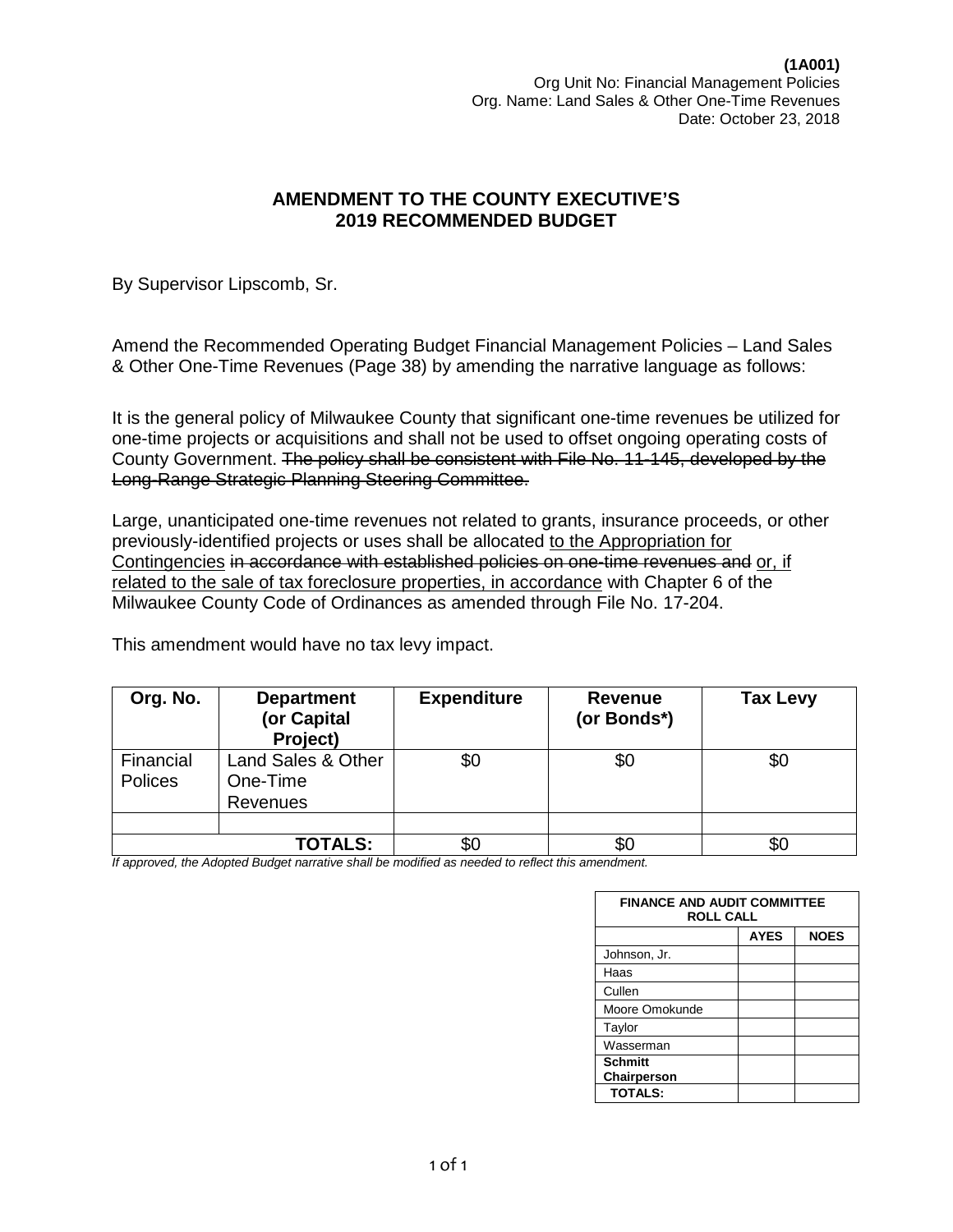**(1A002)** Org Unit No: 1000 Org. Name: County Board Date: October 23, 2018

## **AMENDMENT TO THE COUNTY EXECUTIVE'S 2019 RECOMMENDED BUDGET**

By Supervisor Lipscomb, Sr.

Amend Org. Unit No. 1000 – County Board as follows:

• Amend the creation of one position of hourly Legislative Assistant to reflect that it is unfunded. Use \$18,130 of personal service appropriations earmarked for the new hourly position to partially offset the cost (\$36,270) of one new position of Administrative Secretary Legislative Assistant 3. Vacancy and turnover of \$18,140 is established to offset the remaining cost of the new position.

Amend the narrative as follows:

The 2019 budget includes an additional 0.5 FTE hourly Legislative Assistant position that is unfunded. One new position of Administrative Secretary Legislative Assistant 3 is created and partially funded through a transfer of funds from operations to personnel. This These hourly positions will support district and departmental operations.

This amendment would have no tax levy impact.

| Org. No. | <b>Department</b><br>(or Capital<br>Project) | <b>Expenditure</b> | Revenue<br>(or Bonds*) | <b>Tax Levy</b> |
|----------|----------------------------------------------|--------------------|------------------------|-----------------|
| 1000     | <b>County Board</b>                          | \$0                | æО                     | \$0             |
|          |                                              |                    |                        |                 |
|          | <b>TOTALS:</b>                               | \$0                | æп                     | \$0             |

| <b>FINANCE AND AUDIT COMMITTEE</b><br><b>ROLL CALL</b> |             |             |  |  |
|--------------------------------------------------------|-------------|-------------|--|--|
|                                                        | <b>AYES</b> | <b>NOES</b> |  |  |
| Johnson, Jr.                                           |             |             |  |  |
| Haas                                                   |             |             |  |  |
| Cullen                                                 |             |             |  |  |
| Moore Omokunde                                         |             |             |  |  |
| Taylor                                                 |             |             |  |  |
| Wasserman                                              |             |             |  |  |
| <b>Schmitt</b>                                         |             |             |  |  |
| Chairperson                                            |             |             |  |  |
| <b>TOTALS:</b>                                         |             |             |  |  |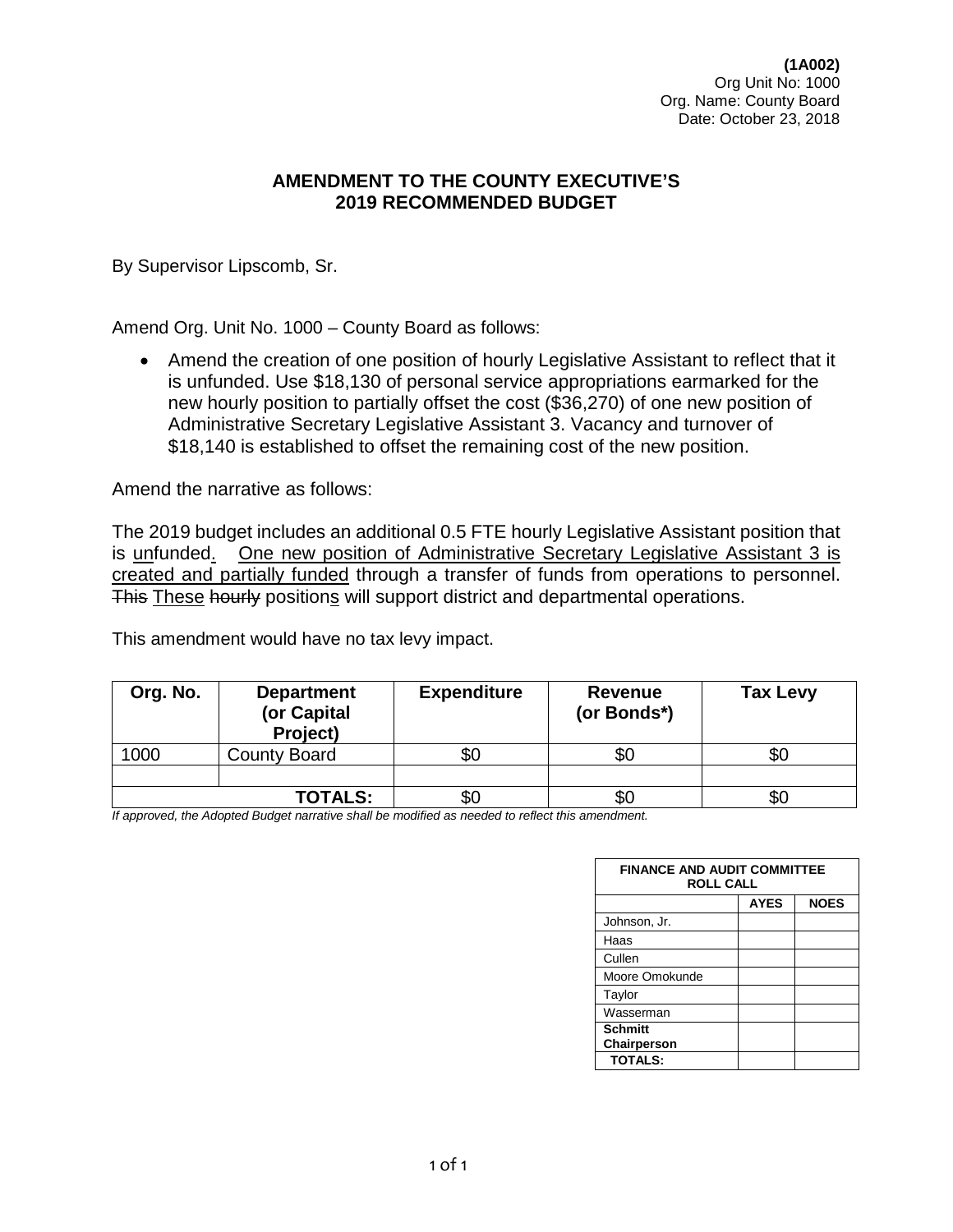**(1A010)** Org Unit No: 8000 Org. Name: Department Health and Human Services Date: October 23, 2018

# **AMENDMENT TO THE COUNTY EXECUTIVE'S 2019 RECOMMENDED BUDGET**

By Supervisor Taylor

Amend Org. Unit No. 8000 – Department of Health and Human Services to add narrative language as follows:

#### **HIV/AIDS Prevention, Awareness and Outreach initiative**

The Director of the Department of Health and Human Services (DHHS) is authorized and requested to research and help increase HIV/AIDS awareness and prevention in zip codes: 53205, 53206, 53208, 53210, 53213, 53216 and 53233 which have been identified by the Aids Resource Center of Wisconsin (ARCW) as being the highest zip codes at risk for HIV/AIDS. The Director shall work in conjunction with ARCW to develop an outreach program to help promote the Prevention Program at ARCW, that may include a Clean Needle Exchange Program and HIV testing in the targeted zip codes. The Director is also encouraged to communicate this request to the Director of the Behavioral Health Division and Mental Health Board to see if resources are available to assist in this initiative. The Director is requested to provide a report to the County Board for consideration no later than the April 2019 meeting cycle.

This amendment would have no tax levy impact.

| Org. No. | <b>Department</b><br>(or Capital<br>Project)         | <b>Expenditure</b> | <b>Revenue</b><br>(or Bonds*) | <b>Tax Levy</b> |
|----------|------------------------------------------------------|--------------------|-------------------------------|-----------------|
| 8000     | Department of<br>Health and Human<br><b>Services</b> | \$0                | \$0                           | \$0             |
|          |                                                      |                    |                               |                 |
|          | <b>TOTALS:</b>                                       | \$0                | \$0                           | \$(             |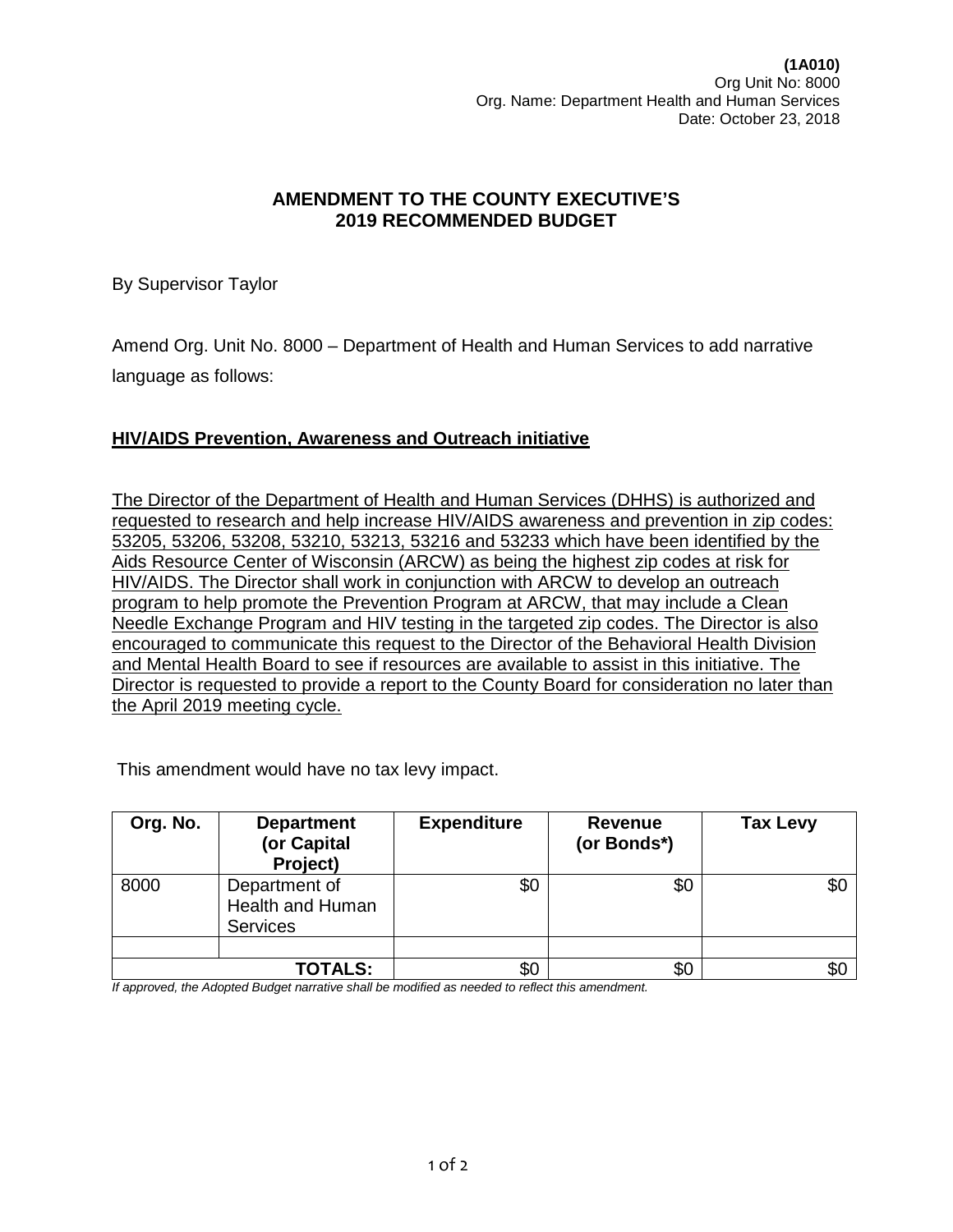**(1A010)**

Org Unit No: 8000 Org. Name: Department Health and Human Services Date: October 23, 2018

| <b>FINANCE AND AUDIT COMMITTEE</b><br><b>ROLL CALL</b> |             |             |  |  |
|--------------------------------------------------------|-------------|-------------|--|--|
|                                                        | <b>AYES</b> | <b>NOES</b> |  |  |
| Johnson, Jr.                                           |             |             |  |  |
| Haas                                                   |             |             |  |  |
| Cullen                                                 |             |             |  |  |
| Moore Omokunde                                         |             |             |  |  |
| Taylor                                                 |             |             |  |  |
| Wasserman                                              |             |             |  |  |
| <b>Schmitt</b>                                         |             |             |  |  |
| Chairperson                                            |             |             |  |  |
| <b>TOTALS:</b>                                         |             |             |  |  |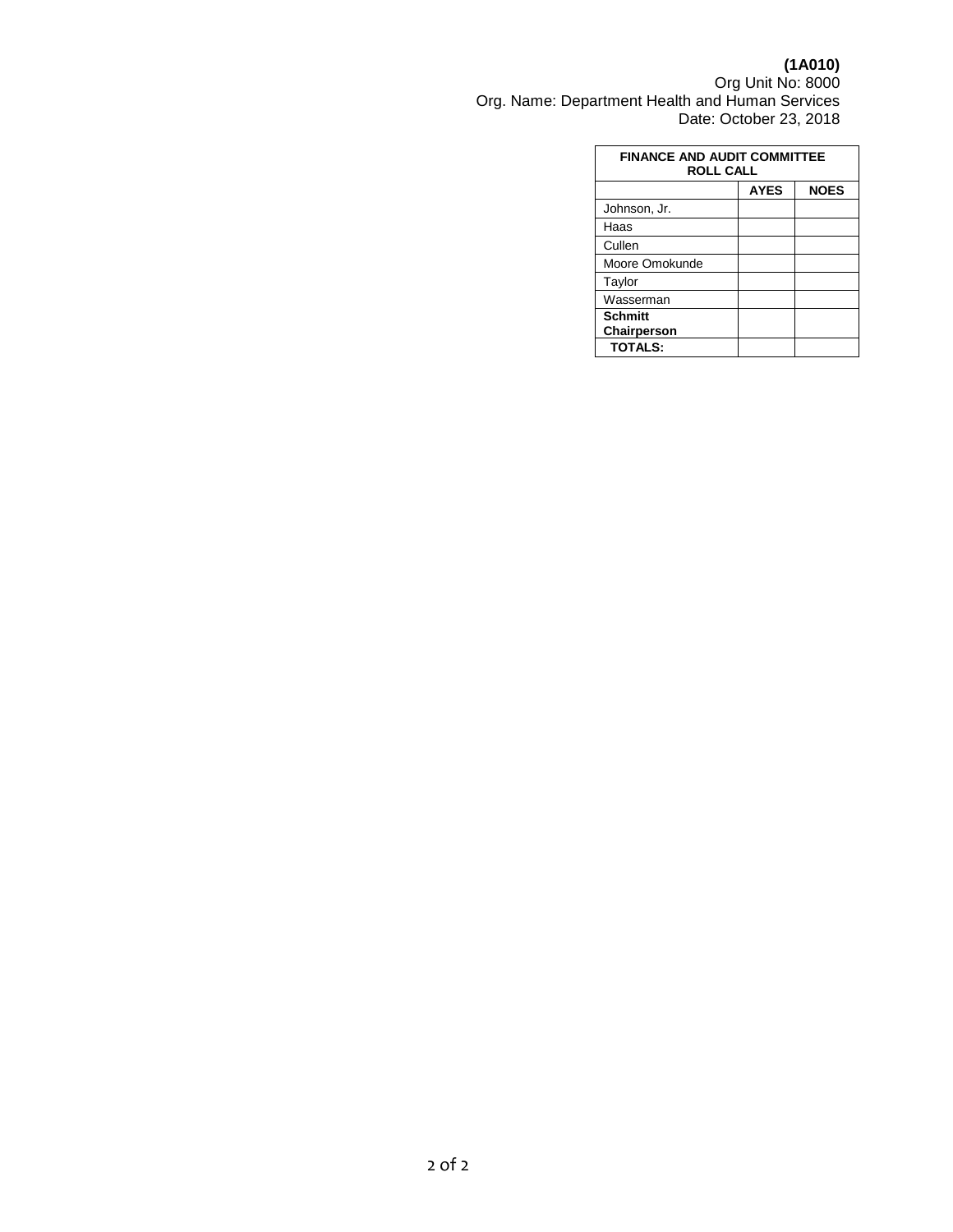**(1A004)** Org Unit No: 7900 Org. Name: Department on Aging Date: October 23, 2018

## **AMENDMENT TO THE COUNTY EXECUTIVE'S 2019 RECOMMENDED BUDGET**

By Supervisor Johnson, Jr.

Amend Org. Unit No. 7900 – Department on Aging as follows:

• Reduce vacancy and turnover by \$53,172 to fund a Dementia Care Grant Specialist position upon expiration of grant funds after the first quarter of 2019.

Amend the narrative as follows:

In 2019, one full time Dementia Care Specialist position is fully funded for only the first two months of the year due to the elimination of grant funding. The grant is due to expire after the first quarter and \$53,172 in tax levy is provided to fund the position for the remainder of the year.

This amendment would increase the tax levy by \$53,172.

| Org. No. | <b>Department</b><br>(or Capital Project) | <b>Expenditure</b> | <b>Revenue</b><br>(or Bonds*) | <b>Tax Levy</b> |
|----------|-------------------------------------------|--------------------|-------------------------------|-----------------|
| 7900     | Department on Aging                       | \$53,172           | \$0                           | \$53,172        |
|          |                                           |                    |                               |                 |
|          | <b>TOTALS:</b>                            | \$53,172           | \$0                           | \$53,172        |

| <b>FINANCE AND AUDIT COMMITTEE</b><br><b>ROLL CALL</b> |             |             |  |  |
|--------------------------------------------------------|-------------|-------------|--|--|
|                                                        | <b>AYES</b> | <b>NOES</b> |  |  |
| Johnson, Jr.                                           |             |             |  |  |
| Haas                                                   |             |             |  |  |
| Cullen                                                 |             |             |  |  |
| Moore Omokunde                                         |             |             |  |  |
| Taylor                                                 |             |             |  |  |
| Wasserman                                              |             |             |  |  |
| <b>Schmitt</b><br>Chairperson                          |             |             |  |  |
| <b>TOTALS:</b>                                         |             |             |  |  |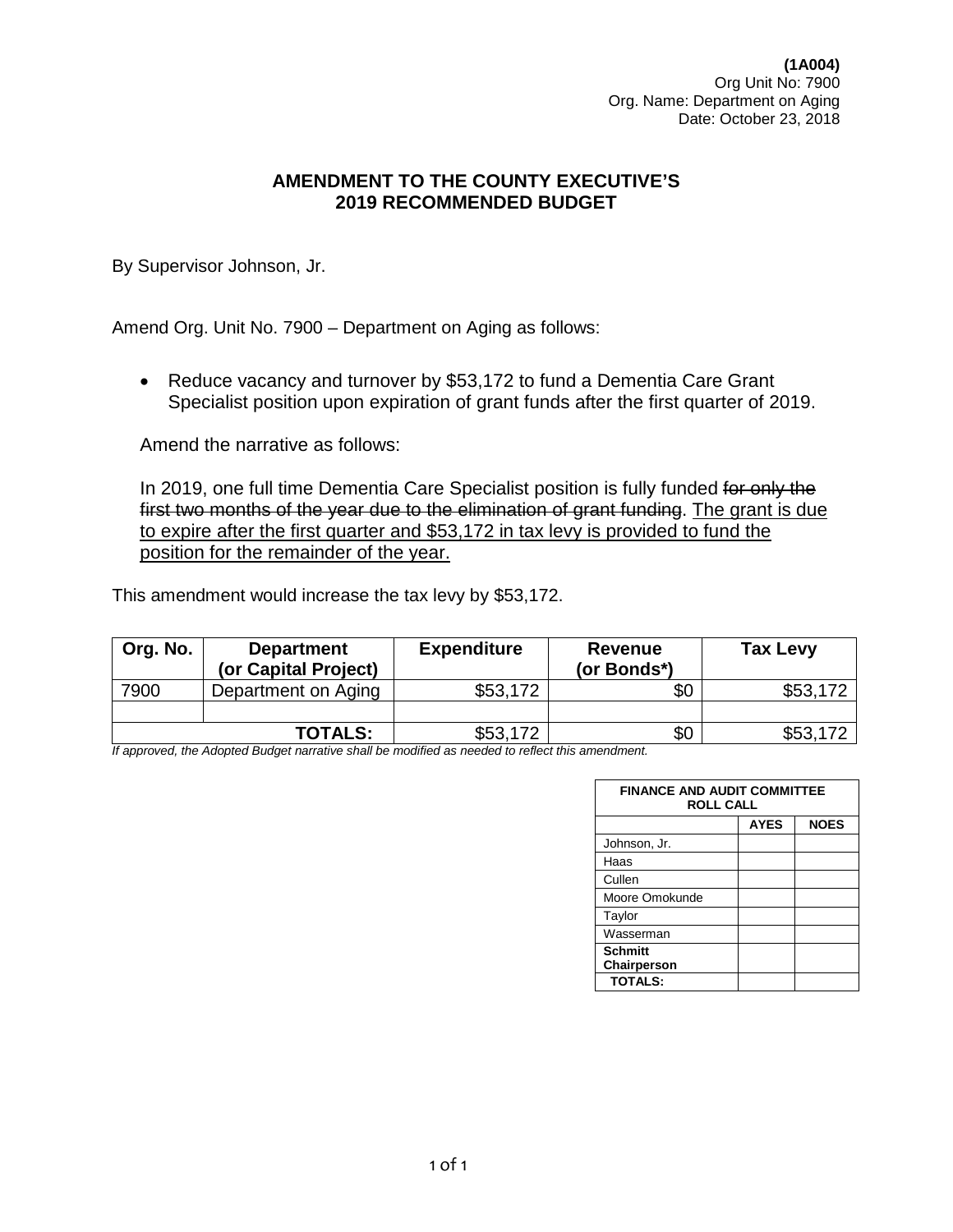**(1A007)** Org Unit No: 5700 Org. Name: Department of Administrative Services - Facilities Management Date: October 23, 2018

## **AMENDMENT TO THE COUNTY EXECUTIVE'S 2019 RECOMMENDED BUDGET**

By Supervisor Dimitrijevic

Amend Org. Unit No. 5700 – Department of Administrative Services (DAS) - Facilities Management as follows:

#### **Strategic Implementation:**

The focus of efforts for 2019 will include: maintaining exceptional customer service to our tenants, providing sufficient resources to our staff to succeed in their mission, as well as the implementation of the Enterprise-wide Computerized Maintenance Management System, CityWorks. In addition to these focus areas, Operations & Maintenance will be transitioning out of service of any portion of County Grounds anticipated to be transferred to the Milwaukee Regional Medical Center.

- One Administrative Assistant position is transferred in from Strategic Program Area 15-Facilities Management Director's Office.
- Free Feminine Hygiene Products Pilot Program: Milwaukee County shall pilot the provision of tampons and pads at no cost in the public-access restrooms of the Milwaukee County Courthouse and Marcia P. Coggs Human Services Center. The Director of Facilities Management shall provide a report to the County Board for consideration no later than the September 2019 meeting cycle on the early results of the pilot program.

This amendment would increase the tax levy by \$25,250.

| Org. No. | <b>Department</b><br>(or Capital<br>Project) | <b>Expenditure</b> | Revenue<br>(or Bonds*) | <b>Tax Levy</b> |
|----------|----------------------------------------------|--------------------|------------------------|-----------------|
| 5700     | DAS - Facilities<br>Management               | \$25,250           | \$0                    | \$25,200        |
|          |                                              |                    |                        |                 |
|          | <b>TOTALS:</b>                               | \$25,250           | \$0                    | \$25,250        |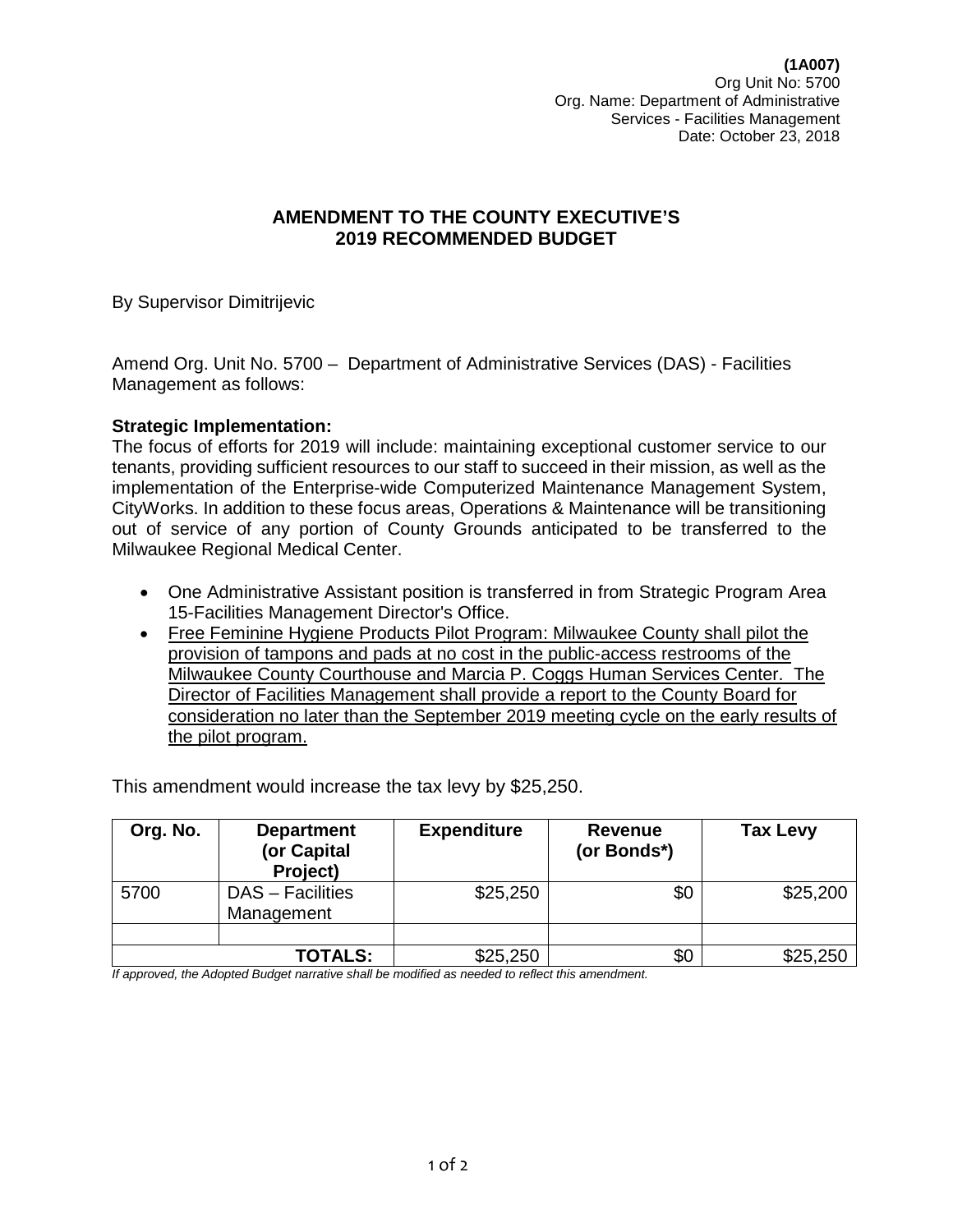#### **(1A007)**

Org Unit No: 5700 Org. Name: Department of Administrative Services - Facilities Management Date: October 23, 2018

| <b>FINANCE AND AUDIT COMMITTEE</b><br><b>ROLL CALL</b> |             |             |  |  |
|--------------------------------------------------------|-------------|-------------|--|--|
|                                                        | <b>AYES</b> | <b>NOES</b> |  |  |
| Johnson, Jr.                                           |             |             |  |  |
| Haas                                                   |             |             |  |  |
| Cullen                                                 |             |             |  |  |
| Moore Omokunde                                         |             |             |  |  |
| Taylor                                                 |             |             |  |  |
| Wasserman                                              |             |             |  |  |
| <b>Schmitt</b><br>Chairperson                          |             |             |  |  |
| <b>TOTALS:</b>                                         |             |             |  |  |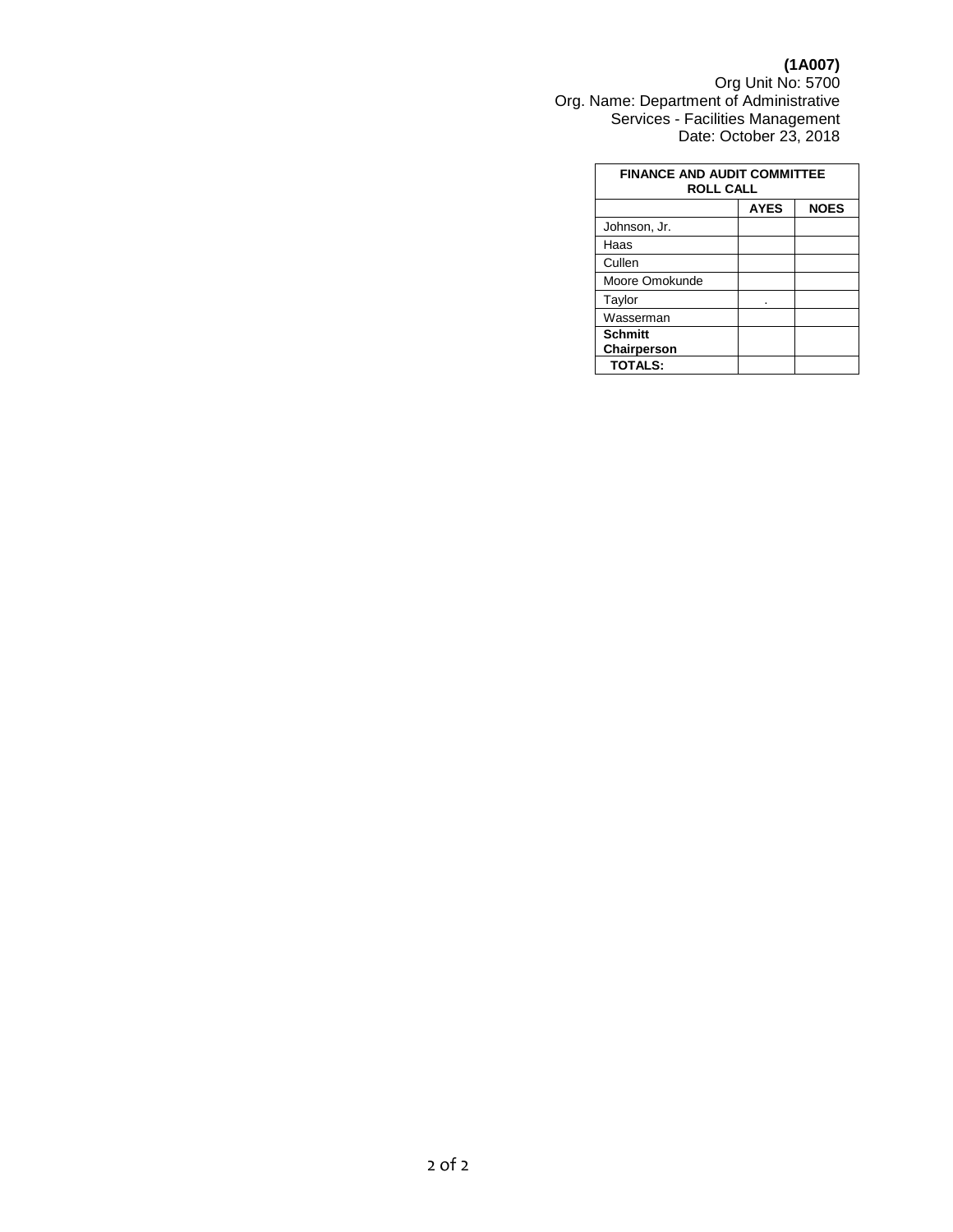By Supervisors Haas and Schmitt

Amend Org. Unit No. 9000 – Department of Parks, Recreation, and Culture to add narrative language as follows:

An appropriation of \$216,680 for the Parks Amenities Matching Fund is provided to help leverage private contributions for park improvements.

This amendment would increase the tax levy by \$216,680.

| Org. No. | <b>Department</b><br>(or Capital<br>Project) | <b>Expenditure</b> | <b>Revenue</b><br>(or Bonds*) | <b>Tax Levy</b> |
|----------|----------------------------------------------|--------------------|-------------------------------|-----------------|
| 9000     | Parks, Recreation,<br>and Culture            | \$216,680          | \$0                           | \$216,680       |
|          |                                              |                    |                               |                 |
|          | <b>TOTALS:</b>                               | \$216,680          |                               | \$216,680       |

| <b>FINANCE AND AUDIT COMMITTEE</b><br><b>ROLL CALL</b> |             |             |  |  |
|--------------------------------------------------------|-------------|-------------|--|--|
|                                                        | <b>AYES</b> | <b>NOES</b> |  |  |
| Johnson, Jr.                                           |             |             |  |  |
| Haas                                                   |             |             |  |  |
| Cullen                                                 |             |             |  |  |
| Moore Omokunde                                         |             |             |  |  |
| Taylor                                                 |             |             |  |  |
| Wasserman                                              |             |             |  |  |
| <b>Schmitt</b>                                         |             |             |  |  |
| Chairperson                                            |             |             |  |  |
| <b>TOTALS:</b>                                         |             |             |  |  |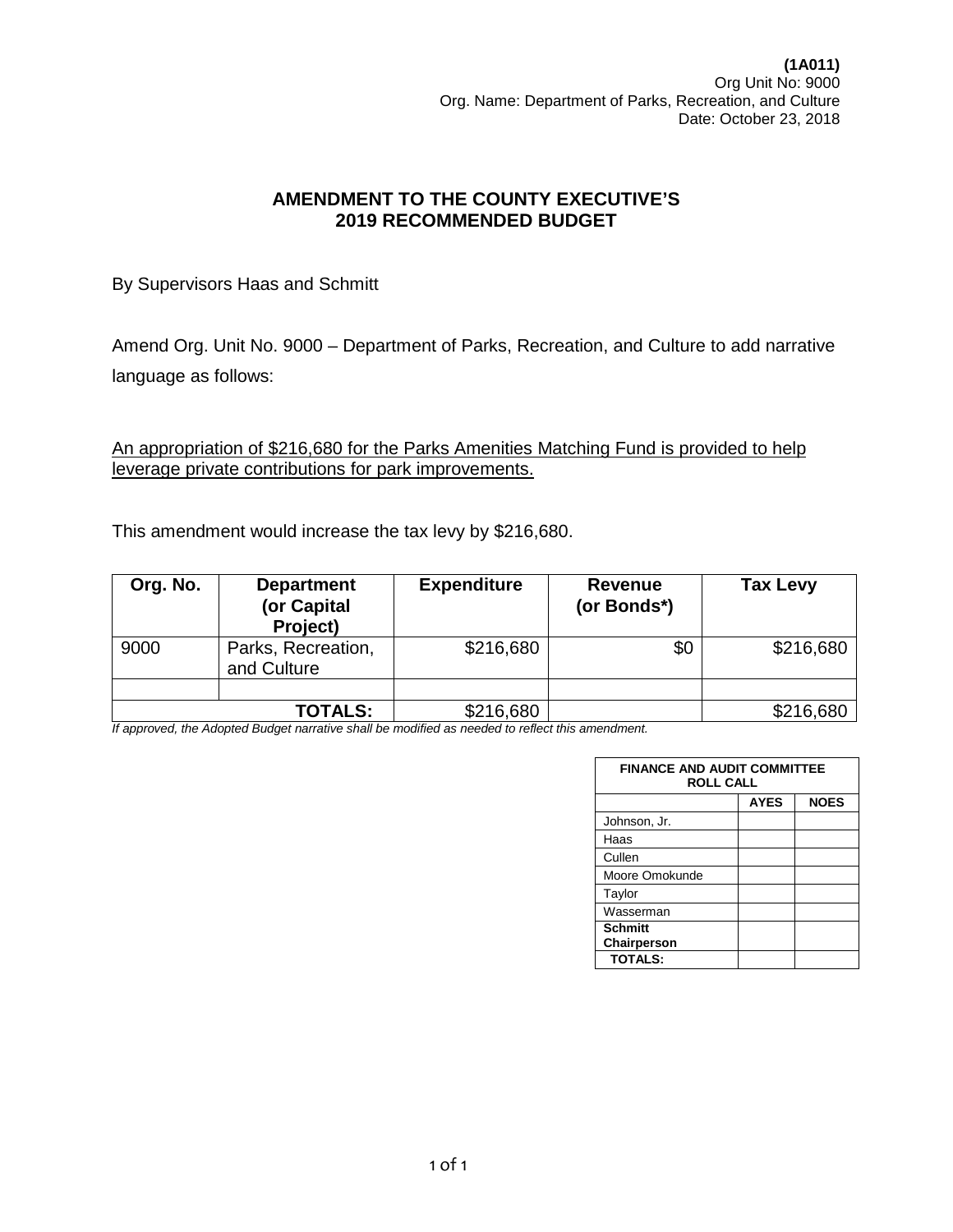By Supervisor Wasserman

Amend Org. Unit No. 1950 – Employee & Retiree Fringe Benefits as follows:

Add the following narrative language:

The Director of Employee Benefits, working in conjunction with United Health Care, health care consultants, and Office of the Comptroller, shall study the feasibility of offering a high deductible health care plan to eligible employees and retirees. The study shall include a fiscal estimate and the steps needed to implement a high deductible health care plan (either as a stand-alone or in addition to the current plan) in 2020.

This amendment would have no tax levy impact.

| Org. No. | <b>Department</b><br>(or Capital<br>Project) | <b>Expenditure</b> | <b>Revenue</b><br>(or Bonds*) | <b>Tax Levy</b> |
|----------|----------------------------------------------|--------------------|-------------------------------|-----------------|
| 1950     | <b>Employee Fringe</b><br><b>Benefits</b>    | \$0                | \$0                           | \$0             |
|          |                                              |                    |                               |                 |
|          | <b>TOTALS:</b>                               | \$0                | JŒ.                           |                 |

| <b>FINANCE AND AUDIT COMMITTEE</b><br><b>ROLL CALL</b> |             |             |  |  |
|--------------------------------------------------------|-------------|-------------|--|--|
|                                                        | <b>AYES</b> | <b>NOES</b> |  |  |
| Johnson, Jr.                                           |             |             |  |  |
| Haas                                                   |             |             |  |  |
| Cullen                                                 |             |             |  |  |
| Moore Omokunde                                         |             |             |  |  |
| Taylor                                                 |             |             |  |  |
| Wasserman                                              |             |             |  |  |
| <b>Schmitt</b><br>Chairperson                          |             |             |  |  |
| <b>TOTALS:</b>                                         |             |             |  |  |